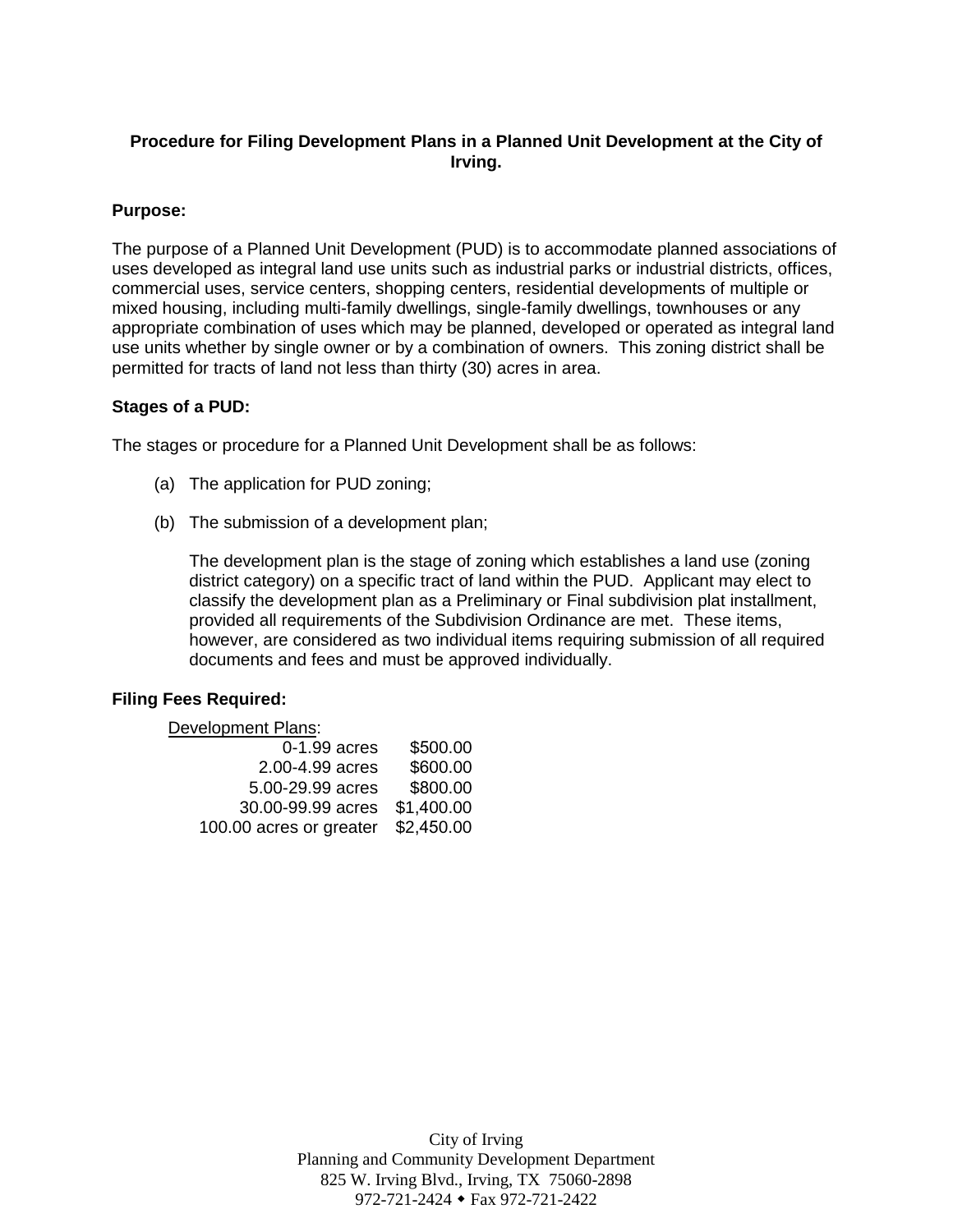# **Development Plan Procedures**

**Page 2 of 3** 

## **Documents Necessary:**

- (a) Upon filing a development plan with the Planning and Development Department the following items shall be submitted:
	- (1) Check (made payable to the City of Irving) or cash for the filing fee;
	- (2) Narrative description;
	- (3) Acreage breakdown of approved and proposed uses within PUD;
	- (4) Protective and restrictive covenants, homeowner's association charters, if any;
	- (5) Metes and bounds legal description; and
	- (6) Seven (7) copies of development plan drawing.

# **Contents of a Development Plan:**

- a. The development plan drawing shall contain the following information (it is preferable that the drawing be a 24" x 36" blueline or blackline):
	- (1) Date;
	- (2) Scale;
	- (3) Northpoint;
	- (4) Name of property owner;
	- (5) Location of existing boundary lines tied to closest street intersection (metes and bounds legal description);
	- (6) Name of person preparing plan;
	- (7) Dimensions of the tract;
	- (8) Building setback lines adjacent to all property lines;
	- (9) Designation of proposed land use tied to closest comparable zoning district and stating any variances to that district. The following is the language to use on the plan:

"All uses permitted by Section \_\_\_\_\_ will be allowed and all requirements of Section \_\_\_\_\_\_, \_\_\_\_\_\_\_\_\_\_\_\_\_\_\_\_\_\_\_\_\_\_\_ District of Ordinance #1144 and any other applicable requirements of Ordinance #1144 will be complied with, except: (list any variances to Zoning Ordinance here)

(a)